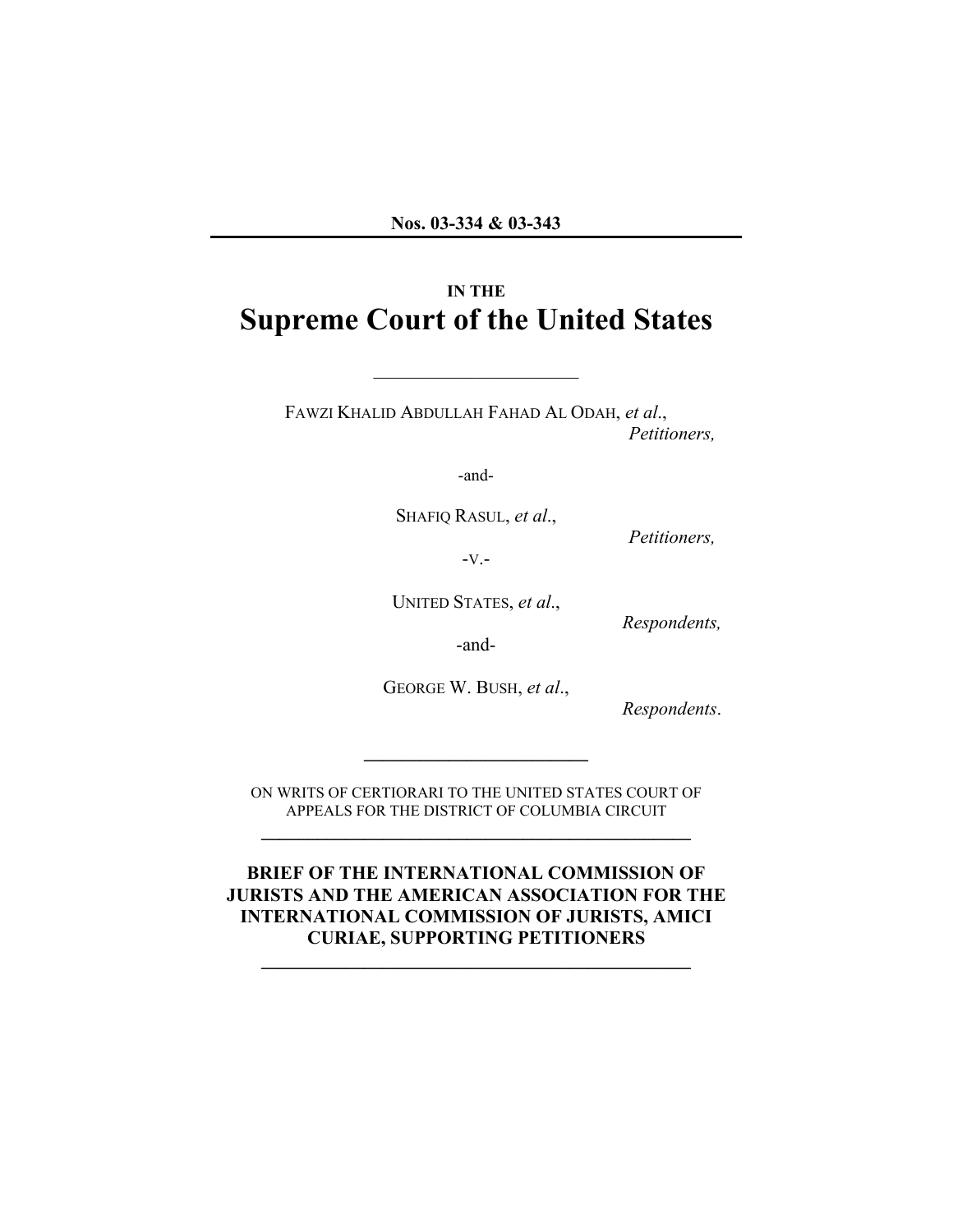William J. Butler *Counsel of Record* George B. Adams A. Hays Butler International Commission of Jurists Association for the International Commission of Jurists 777 United Nations Plaza New York, N.Y. 10017 (212) 972-0883

 *Attorneys for Amici Curiae*

**\_\_\_\_\_\_\_\_\_\_\_\_\_\_\_\_\_\_\_\_\_\_\_\_\_\_\_\_\_\_\_\_\_\_\_\_\_\_\_\_\_\_\_\_\_\_**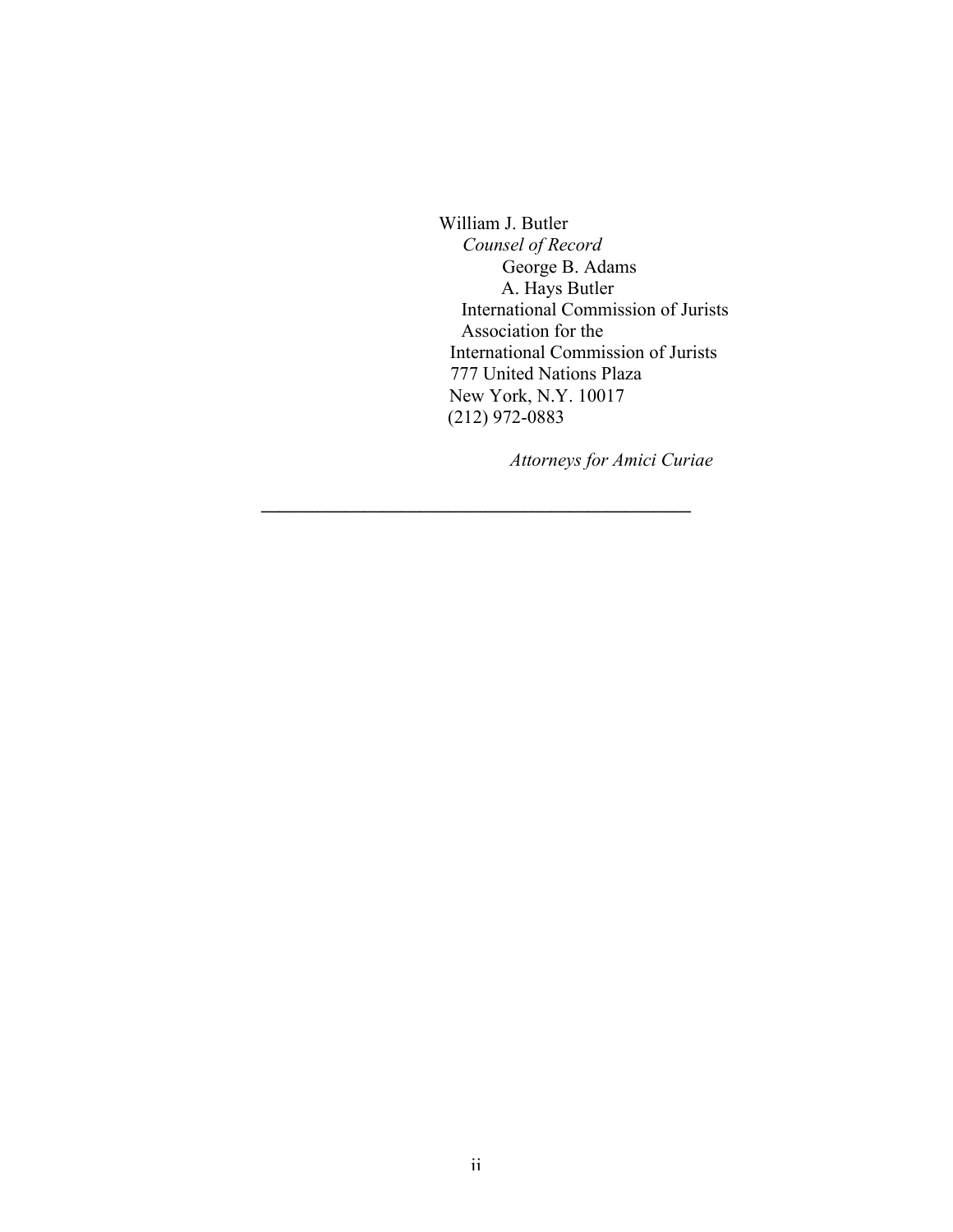### **TABLE OF CONTENTS**

## **Page**

| A. The Decision Of the Court of Appeals<br>Is Not Consistent With the Rule of Law4                                  |
|---------------------------------------------------------------------------------------------------------------------|
| B. The Decision of the Court of Appeals<br>Undermines the Work of the ICJ and<br>Similar Human Rights Organizations |
|                                                                                                                     |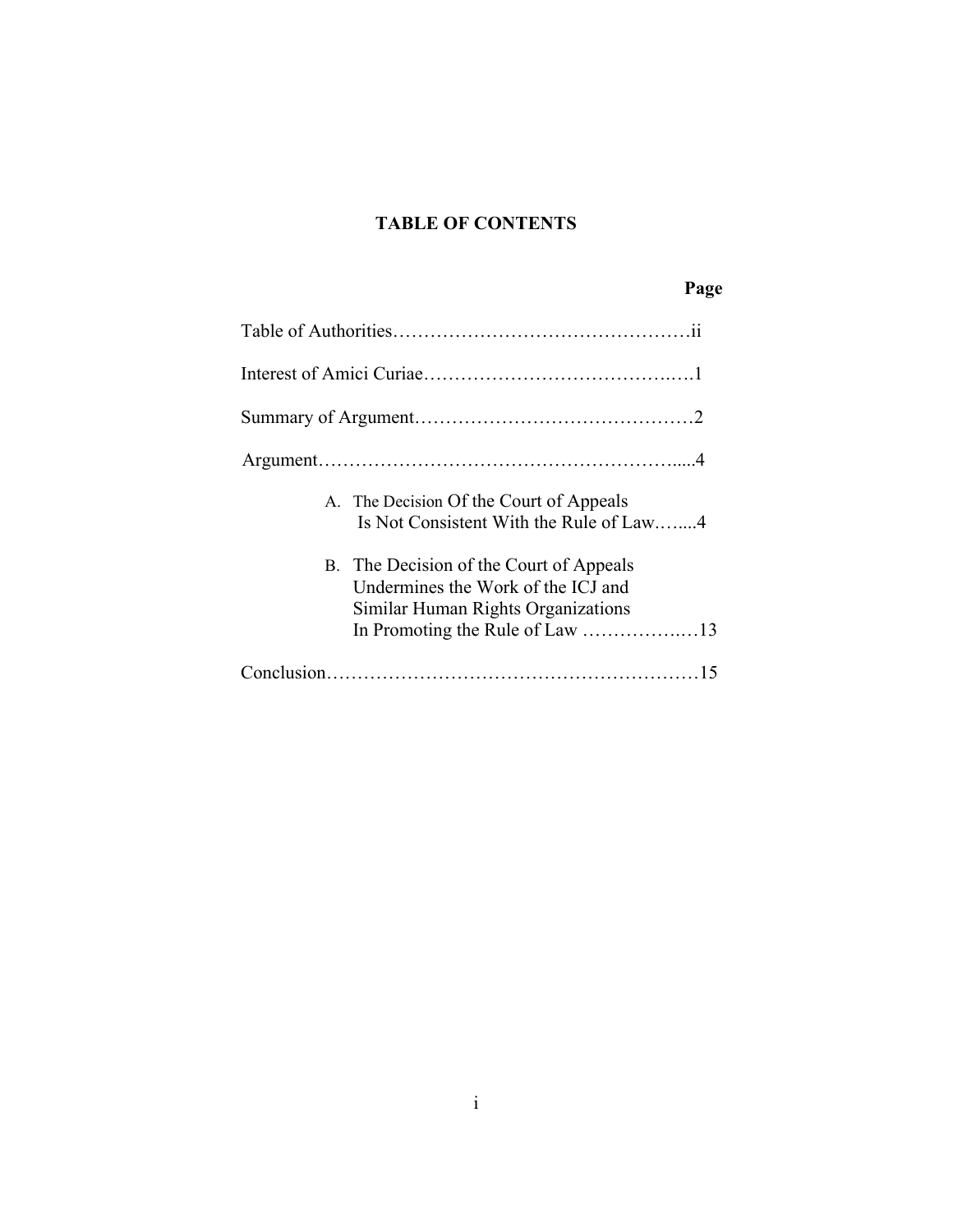## **TABLE OF AUTHORITIES**

# **Page(s)**

### **Cases**

| Johnson v. Eisentrager, 339 U.S. 763 (1950)3, 12                                                 |
|--------------------------------------------------------------------------------------------------|
|                                                                                                  |
| Marbury v. Madison, 5 U.S. 137 (1803)4                                                           |
| <i>Odah, et. al. v. U.S., 321 F.3d 1134 (D.C. Cir.</i>                                           |
| Shaughnessy v. Mezei, 345 U.S. 206 (1952)4                                                       |
| <b>Treaties and Conventions</b>                                                                  |
| American Convention on Human Rights,<br>Nov. 22, 1969, 1144 U.N.T.S. 123, 9 I.L.M. 67310         |
| European Convention for the Protection of Human<br>Rights and Individual Freedoms, Nov. 4, 1950, |
| International Covenant on Civil and Political Rights,<br>Dec. 19, 1966, 999 U.N.T.S. 171,        |
| Universal Declaration of Human Rights,<br>Dec. 10, 1948, U.N.G.A. Res. 217 A(III),               |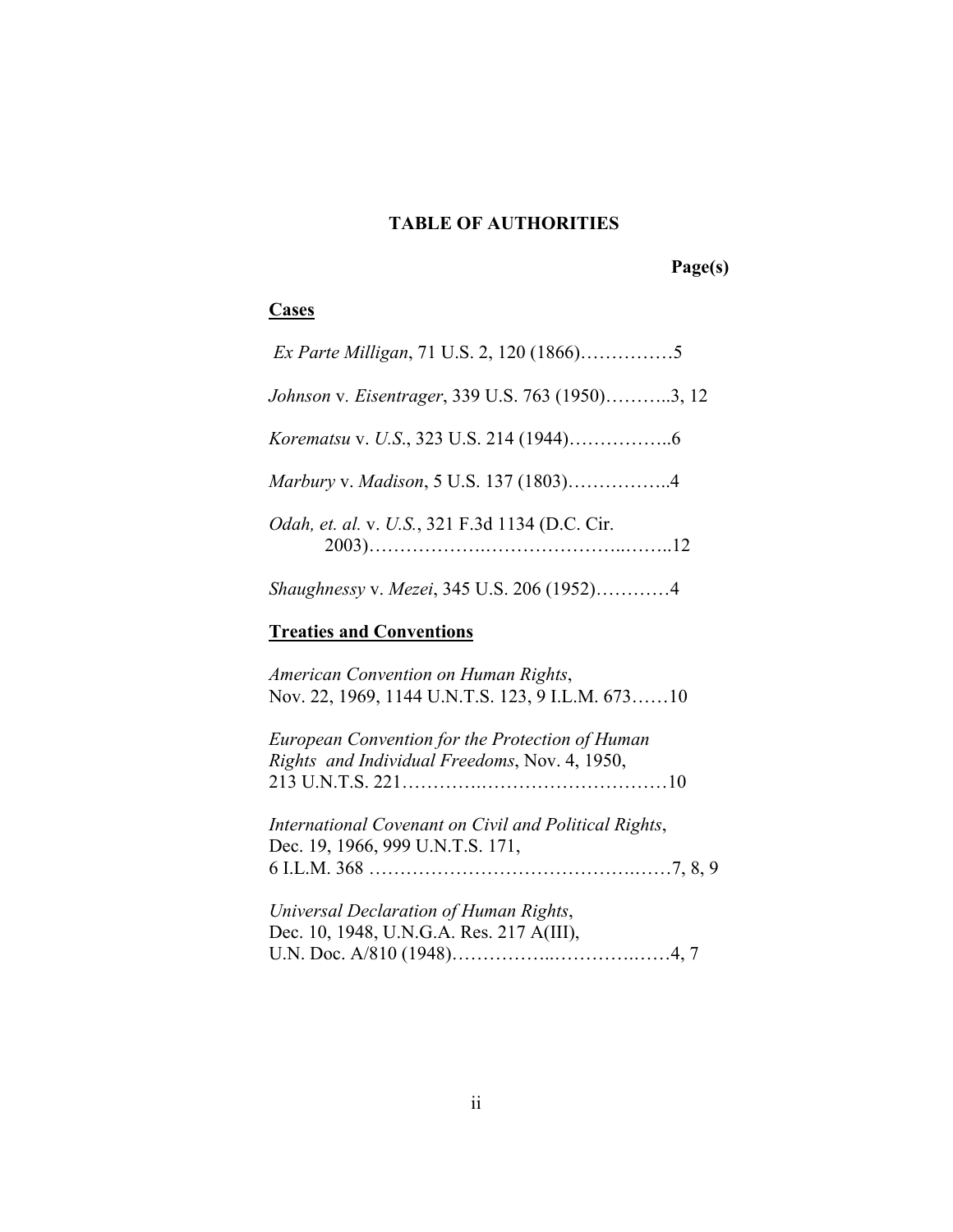# **Page(s)**

# **Miscellaneous**

| Diane P. Wood, The Rule of Law in Times of                                                  |
|---------------------------------------------------------------------------------------------|
| Concluding Observations of the Human Rights<br>Committee: Israel, 18 August 1998, U.N. Doc. |
|                                                                                             |
| Concluding Observations of the Human Rights<br>Committee: Israel, 21 August 2003, U.N. Doc. |
|                                                                                             |
| National Security Strategy of the United States of<br>America (Sept., 2002), available at   |
| http://www.whitehouse.gov/nsc/nss.html13                                                    |
| Report on Terrorism and Human Rights,<br>O.A.S. Doc. OEA/ Ser. L/V/II.116, Doc. 5 rev.      |
| Sean Yoong, Malaysia Slams Criticism of<br>Security Law Allowing Detention Without          |
| Trial, Assoc. Press, September 17, 200313                                                   |
| Shehu Sani, U.S. Actions Send a Bad Signal                                                  |
| to Africa: Inspiring Intolerance,<br>Int'l Herald Trib., Sept. 15, 200314                   |
| The Nature of the General Legal Obligation                                                  |
| Imposed on States Parties to the Covenant,                                                  |
| Nov. 2, 2003, U.N. Doc. CCPR/C/74/CRP.                                                      |
|                                                                                             |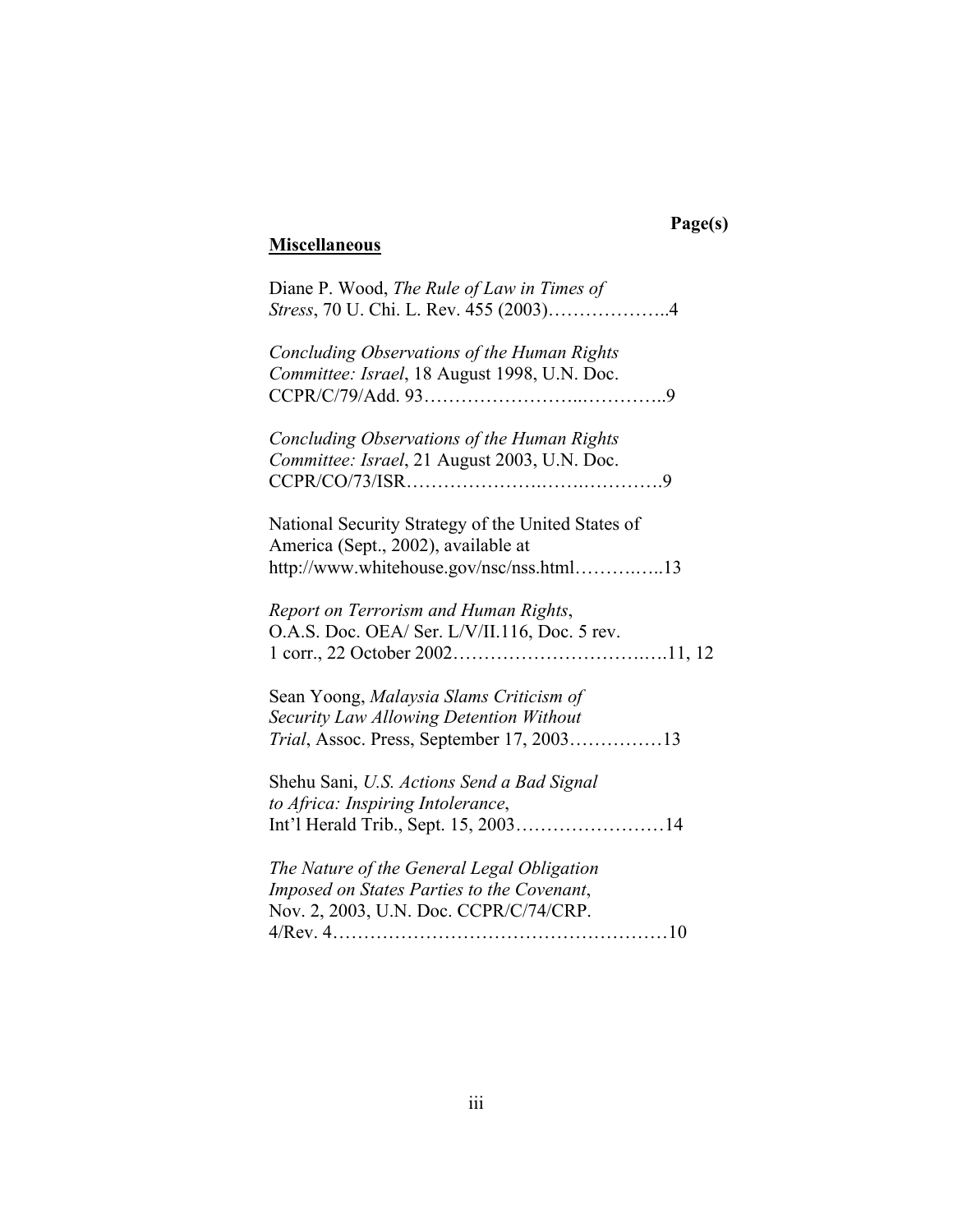### **INTEREST OF AMICI CURIAE1**

Amici Curiae consist of the International Commission of Jurists (ICJ) and its American section, the American Association for the International Commission of Jurists (AAICJ). The mission of the ICJ, a nongovernmental organization based in Geneva, Switzerland, is to promote the understanding and observance of the rule of law and the legal protection of human rights throughout the world. The ICJ is comprised of 60 jurists of high standing in their own country or at the international level. The Commission meets on a biennial basis and elects an Executive Committee of seven members, which, in turn, meets twice a year. The Executive Committee appoints the Secretary General who is responsible for the daily work of the ICJ Secretariat.

Operations are financed in substantial part by a range of governments. The ICJ also receives funding from private foundations, including several American foundations, as well as private individuals. It enjoys consultative status with the United Nations Economic and Social Council, the African Union and the Council of Europe.

The ICJ promotes the rule of law through the work of its Secretariat in Geneva and its 82 sections and affiliates throughout the world. The AAICJ has been composed over the years of senior members of the American Bar as well as distinguished members of the judiciary and academia. Financially independent from the Secretariat, the AAICJ conducts its own programs according to its own resource base.

 $<sup>1</sup>$  The parties' written consents to the filing of this brief have been</sup> filed with the clerk. No counsel for any party has authored this brief in whole or in part, and no person other than amici curiae and their legal counsel made any monetary contribution to its preparation and submission.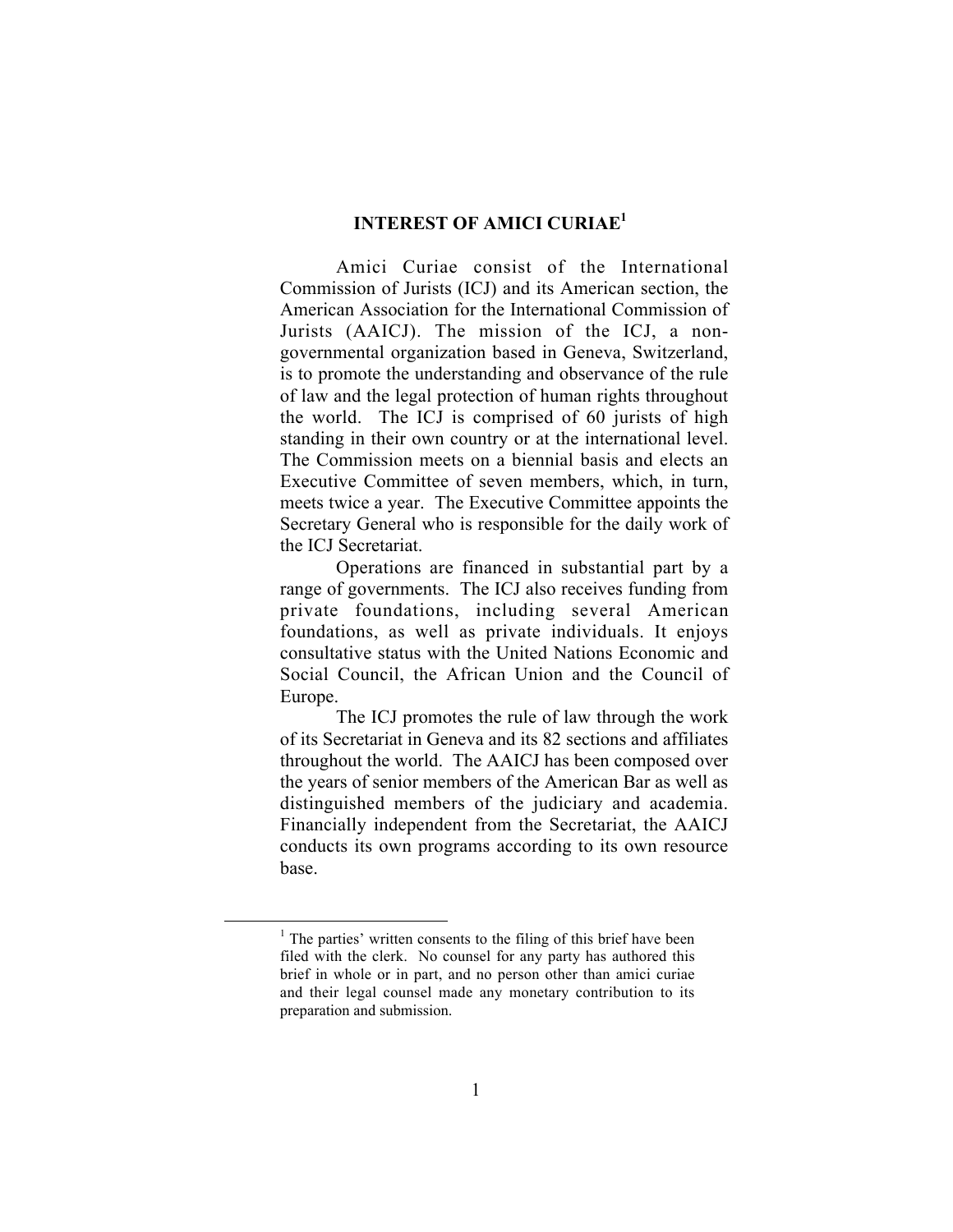These proceedings involve aliens captured abroad during hostilities in Afghanistan and held in United States military custody at the Guantanamo Naval Base in Cuba. The Court of Appeals below affirmed the District Court's dismissal of the proceedings in these dockets in which the parties had filed pleadings which alleged, among other things, that the refusal of the government (i) to inform them of the charges, if any, against them, (ii) to allow them to meet with their families and with counsel, and (iii) to grant them access to any impartial tribunal, military or civilian, to review the basis of their detentions violates the Constitution, federal law and regulations, and treaties of the United States. The ICJ and the AAICJ believe that the decisions by the lower courts in these proceedings raise serious questions concerning the role of the judiciary in protecting the rule of law. Therefore the ICJ and the AAICJ, pursuant to Rule 37, respectfully submit this brief in support of the position advanced by Petitioners Fawzi Khalid Abdullah Fahad Al Odah, *et al.* and Shafiq Rasul*, et al*.

#### **SUMMARY OF ARGUMENT**

These proceedings raise the serious question of whether the Courts below have abdicated their essential role in protecting the rule of law in the American system of government. The most basic requirement of the rule of law is access to an independent, competent, and impartial tribunal established by law. At the heart of the concept of "due process of law" is the requirement that any executive detention be subject to judicial review. These principles apply equally when the United States is at peace or at war. While the U.S. military authorities may or may not have an adequate legal basis for detaining the petitioners in Guantanamo Bay, it is essential that the Executive not make that determination alone. While great respect is due to the military during wartime in prosecuting matters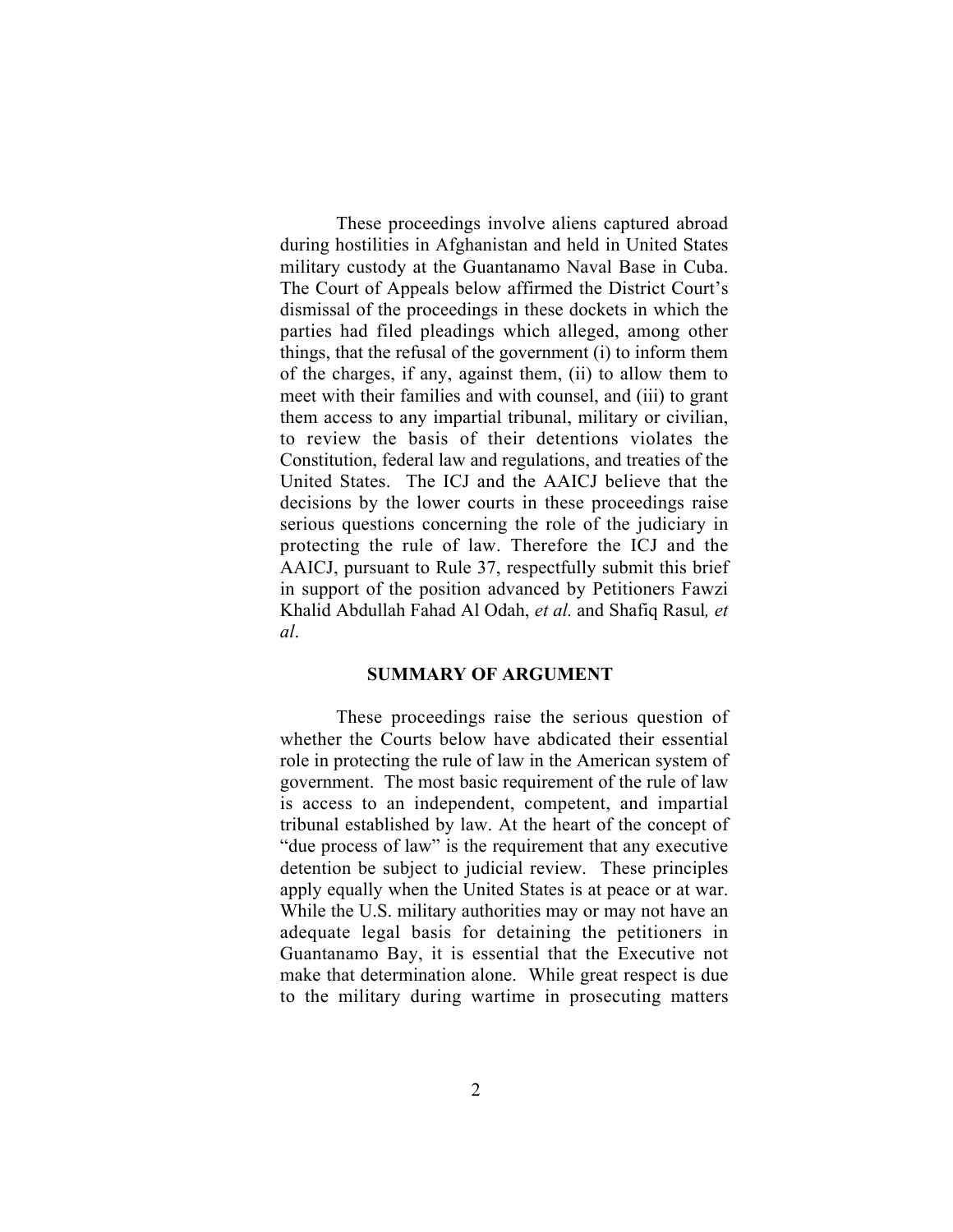related to the war, there are limits to the discretion to be accorded the military, particularly in areas having to do with the deprivation of liberty which are the traditional province of the judiciary. The military's claims must be subjected to judicial process.

The decision of the Court of Appeals is also inconsistent with basic principles of international law. All major human rights instruments establish standards for the propriety of detention. These standards universally prohibit arbitrary arrest and require the availability of judicial review of any detention.

The decision of the Court of Appeals cannot be squared with these principles. If the Court's interpretation of *Johnson* v. *Eisentrager*, 339 U.S. 763 (1950) were correct, U.S. officials could arrest foreign nationals and, by the simple device of transferring them outside the sovereign territory of the United States, defeat the jurisdiction of the United States Courts.

The arbitrary detention of the detainees at Guantanamo Bay in violation of basic principles of due process and the standards of all major human rights conventions also undermines the rule of law in the international community. Instead of being a champion of the rule of law, the United States has become an example that can be used by other nations to justify the arbitrary detention of their own citizens. Moreover, in addition to undermining the rule of law in other nations, the conduct of the United States government makes it much more difficult for the ICJ and similar human rights organizations to succeed in their mission of promoting basic principles underlying the rule of law in the international community.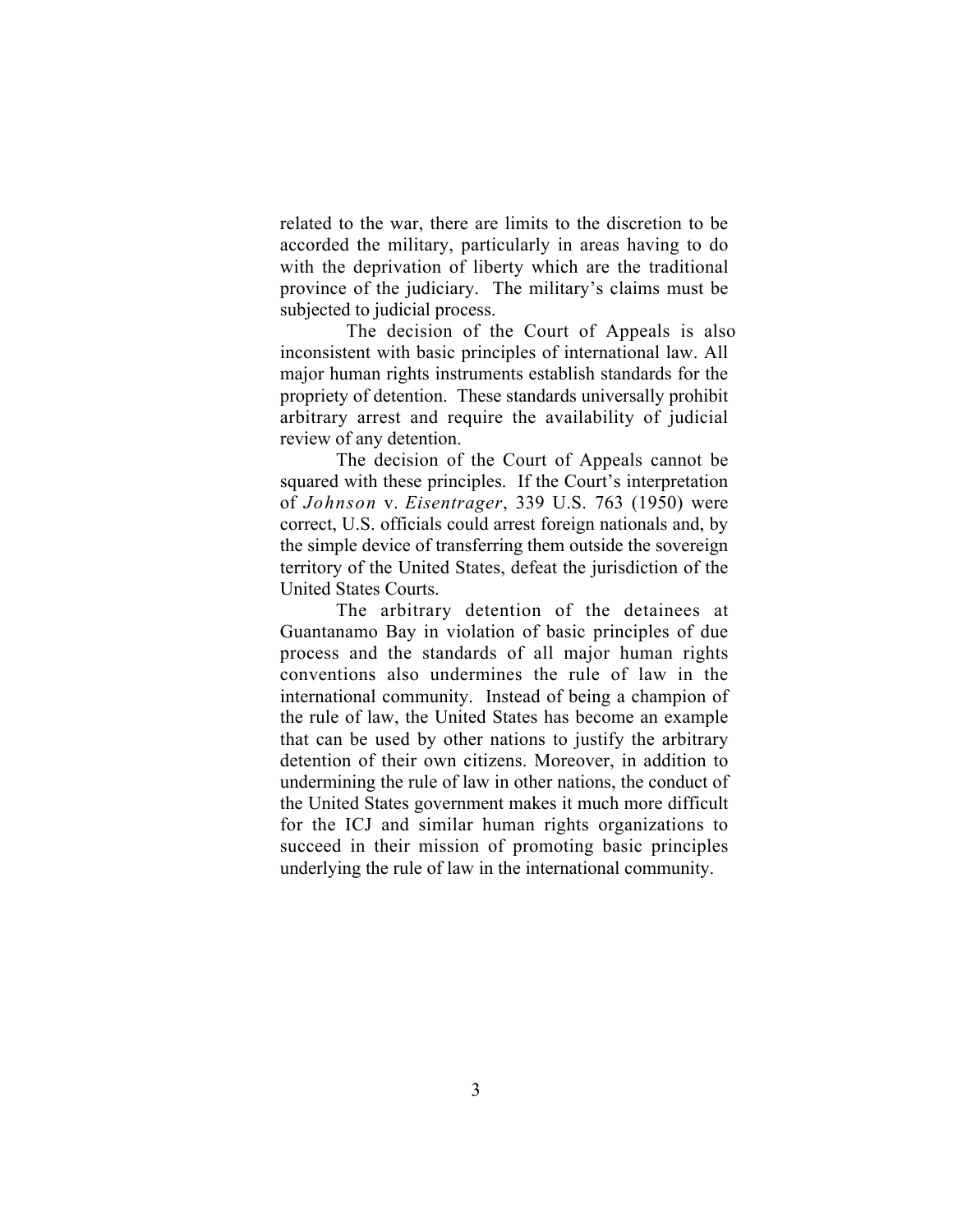#### **ARGUMENT**

### **A. The Decision of the Court of Appeals Is Not Consistent With the Rule Of Law.**

The most fundamental guarantee of the liberty of the American people is the rule of law. The *Universal Declaration of Human Rights*<sup>2</sup> emphasizes the critical relationship between the rule of law and the protection of human rights:

> *Whereas* it is essential, if man is not to be compelled to have recourse, as a last resort, to rebellion against tyranny and oppression, that human rights should be protected by the rule of law.

This Court has stressed the central importance of this principle in American democracy from its earliest decisions. As Chief Justice Marshall declared in *Marbury* v. *Madison*, 5 U.S. 137, 163 (1803), "The government of the United States has been emphatically termed a government of laws, and not of men."

Although the rule of law has a number of components, the most basic requirement is access to an impartial, competent and independent tribunal established by law.3 In his dissent in *Shaughnessy* v. *Mezei*, 345 U.S. 206, 218-228 (1952), in which the Court denied a writ of

 $\frac{1}{2}$ <sup>2</sup> U.N.G.A. Res. 217 A (III), U.N. Doc. A/810, at 71 (1948).

<sup>&</sup>lt;sup>3</sup> In a recent law review article, a U.S. Court of Appeals Judge set forth the following summary of the elements that most scholars believe make up the rule of law: " . . . (1) capacity of legal rules, standards or principles to guide people in the conduct of their affairs; (2) efficacy; (3) stability; (4) *supremacy of legal authority, even over governmental officials (including judges)*; and (5) *instrumentalities of impartial justice (that is, courts that use fair procedures)*. Diane P. Wood, *The Rule of Law in Times of Stress*, 70 *U. Chi. L. Rev.* 455 (2003) (emphasis added).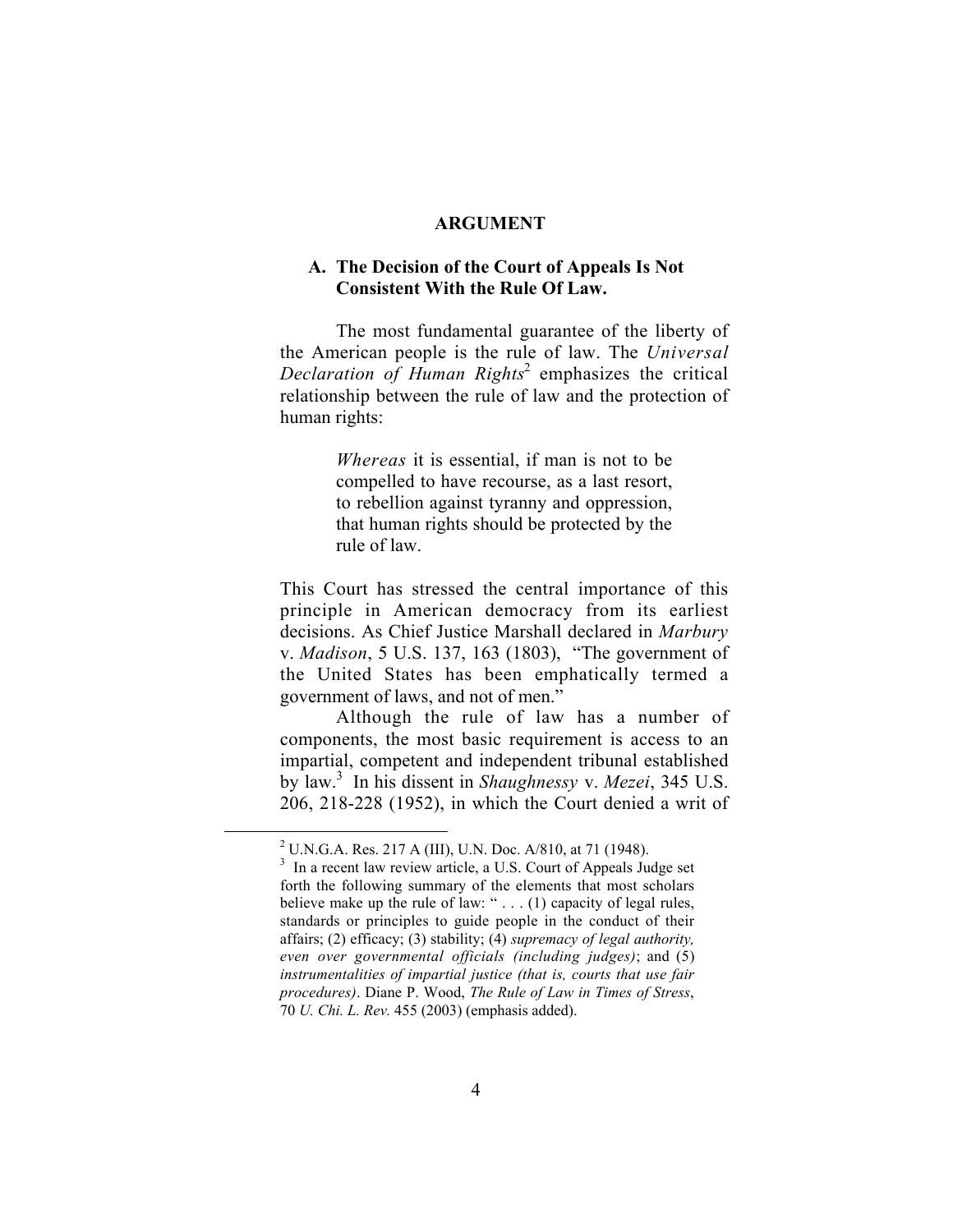*habeas corpus* sought by an alien excluded from the United States on security grounds, Justice Jackson declared that access to the courts of law is one of the most important safeguards in the Constitution:

> Fortunately, it is still startling, in this country to find a person indefinitely in executive custody without accusation of crime or judicial trial . . . Procedural fairness and regularity are of the indispensable essence of liberty. . . Because the respondent had no rights of entry, does it follow that he has no rights at all? Does the power to exclude mean that exclusion may be continued or effectuated by any means which happen to seem appropriate to the authorities? . . . When indefinite confinement becomes the means of enforcing exclusion, it seems to me that due process requires that the alien be informed of its grounds and have a fair chance to overcome them . . . It is inconceivable to me that this measure of simple justice and fair dealing would menace the security of this country. No one can make me believe that we are that far gone.

 Access to the courts of law is equally important when the nation is at peace and at war. As Justice Davis famously declared in *Ex Parte Milligan*, 71 U.S. 2, 120  $(1866):$ 

> The Constitution of the United States is a law for rulers and people, equally in war and peace, and covers with the shield of its protection all classes of men, at all times and under all circumstances. No doctrine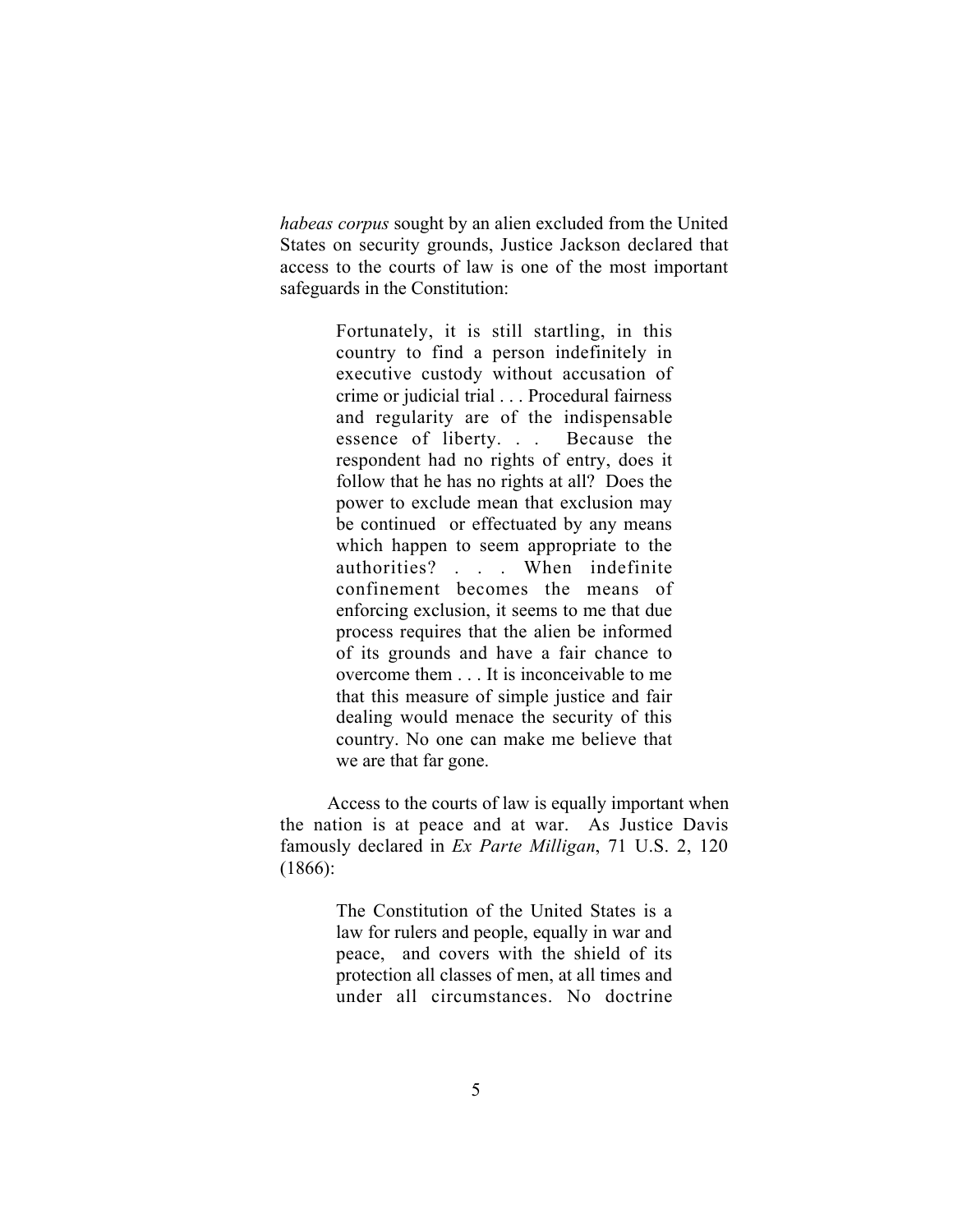involving more pernicious consequences was ever invented by the wit of man than that any of its provisions can be suspended during the great exigencies of government. Such a doctrine leads directly to anarchism or despotism . . .

While great respect is due to the military during wartime in matters relating to the prosecution of the war, there are limits to the discretion to be accorded to the military, particularly in areas having to do with the deprivation of liberty which are the traditional province of the judiciary. It is particularly important that any claims of the military be subjected to the judicial process. Justice Murphy explained the critical role of the judiciary in balancing constitutional rights and military discretion in his dissent in *Korematsu* v. *U.S*., 323 U.S. 214, 233-234 (1944):

> In dealing with matters relating to the prosecution and progress of a war, we must accord great respect and consideration to the judgment of the military authorities who are on the scene and have full knowledge of the military facts . . . At the same time, however, it is essential that there be definite limits to military discretion, especially where martial law has not been declared. Individuals must not be left impoverished of their constitutional rights on a plea of military necessity that has neither substance nor support. Thus, like other claims conflicting with the asserted constitutional rights of the individual, the military claim must subject itself to the judicial process of having its reasonableness determined and its conflicts with other interests reconciled.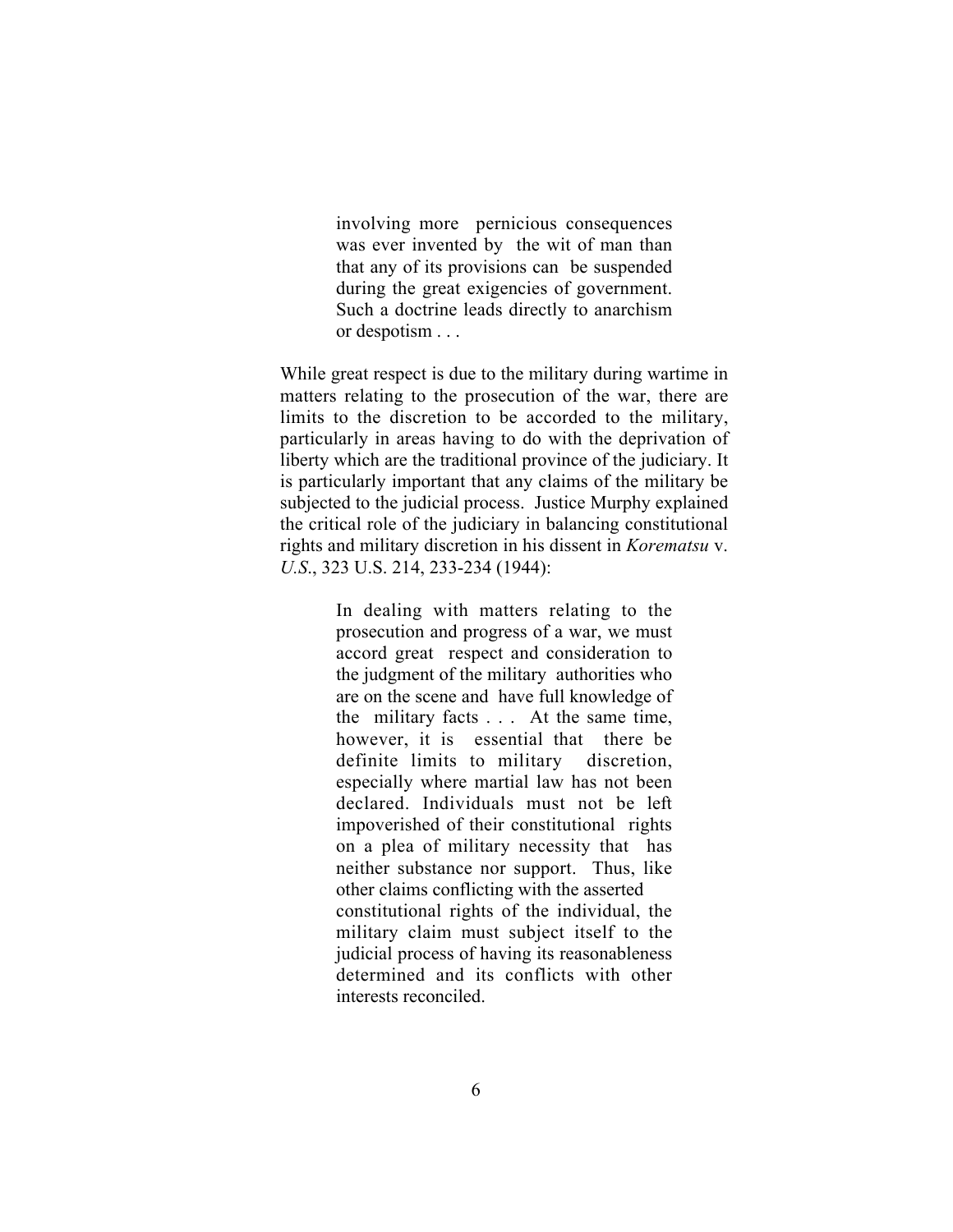These principles are consistent with basic standards of international law. Almost all major human rights conventions establish standards for the propriety of detention. These standards universally prohibit arbitrary arrest and require the availability of judicial review of any executive detention. The *Universal Declaration of Human Rights* declares that: "No one shall be subjected to arbitrary arrest, detention or exile."  $4$  In addition, Article 10 emphasizes the necessity of access to an independent tribunal,

> Everyone is entitled in full equality to a fair and public hearing by an independent and impartial tribunal, in the determination of his rights and obligations and of any criminal charge against him.<sup>5</sup>

*The International Covenant on Civil and Political Rights* (ICCPR), to which the United States is a party, is equally emphatic in declaring that arbitrary detention is inconsistent with fundamental human rights:

> Everyone has a right to liberty and security of person. No one shall be subjected to arbitrary arrest and detention. No one shall be deprived of his liberty except on such grounds and in accordance with such procedure as are established by law.<sup>6</sup>

 <sup>4</sup> Article 9, *Universal Declaration of Human Rights*, adopted by the U.N. General Assembly, Dec. 10, 1948, U.N.G.A. Res. 217 A (III), U.N. Doc. A/810, at 71 (1948).

<sup>5</sup> Article 10, *Universal Declaration of Human Rights*, adopted by the U.N. General Assembly, Dec. 10, 1948, U.N.G.A. Res. 217 A (III), U.N. Doc. A/810, at 71 (1948).

<sup>6</sup> Article 9, *International Covenant On Civil and Political Rights*, Dec. 16, 1966, 999 U.N.T.S. 171, 6 I.L.M. 368.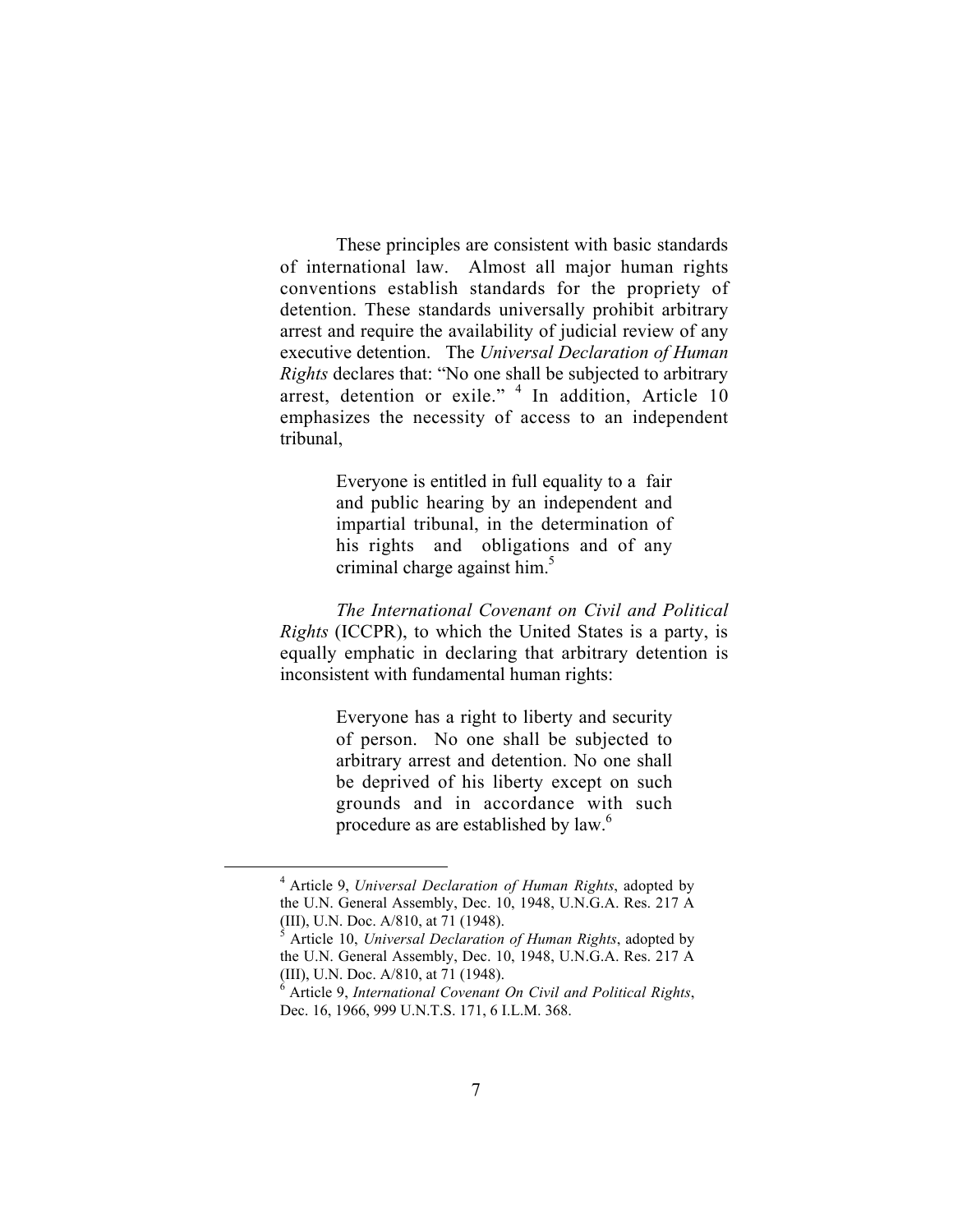As a safeguard against arbitrary executive detention, the ICCPR also emphasizes, in a fashion similar to the *Universal Declaration of Human Rights*, the importance of speedy access to an independent and impartial judiciary to determine whether there are legal grounds for the detention:

> Article 9(4): "Anyone deprived of his liberty by arrest or detention shall be entitled to take proceedings before a court, in order that that court may decide without delay on the lawfulness of his detention and order his release if the detention is not lawful."

> \* \* \* \* \* \* \* \*

Article 14(1): " . . . In the determination of any criminal charge against him, or of rights and obligations in a suit of law, everyone shall be entitled to a fair and public hearing by a competent, independent and impartial tribunal established by law."<sup>7</sup>

The obligations established by the ICCPR are not intended to be limited to a state's territory. The extraterritorial application of the ICCPR has been recognized by the Human Rights Committee, the body created by the ICCPR to monitor its implementation. In its concluding observations on Israel, the Human Rights Committee stated:

> The Committee is deeply concerned that Israel continues to deny its responsibility to apply the Covenant in the occupied

 <sup>7</sup> Articles 9(4) and 14(1), *International Covenant on Civil and Political Rights* (ICCPR), Dec. 19, 1966, 999 U.N.T.S. 171, 6 I.L.M. 368.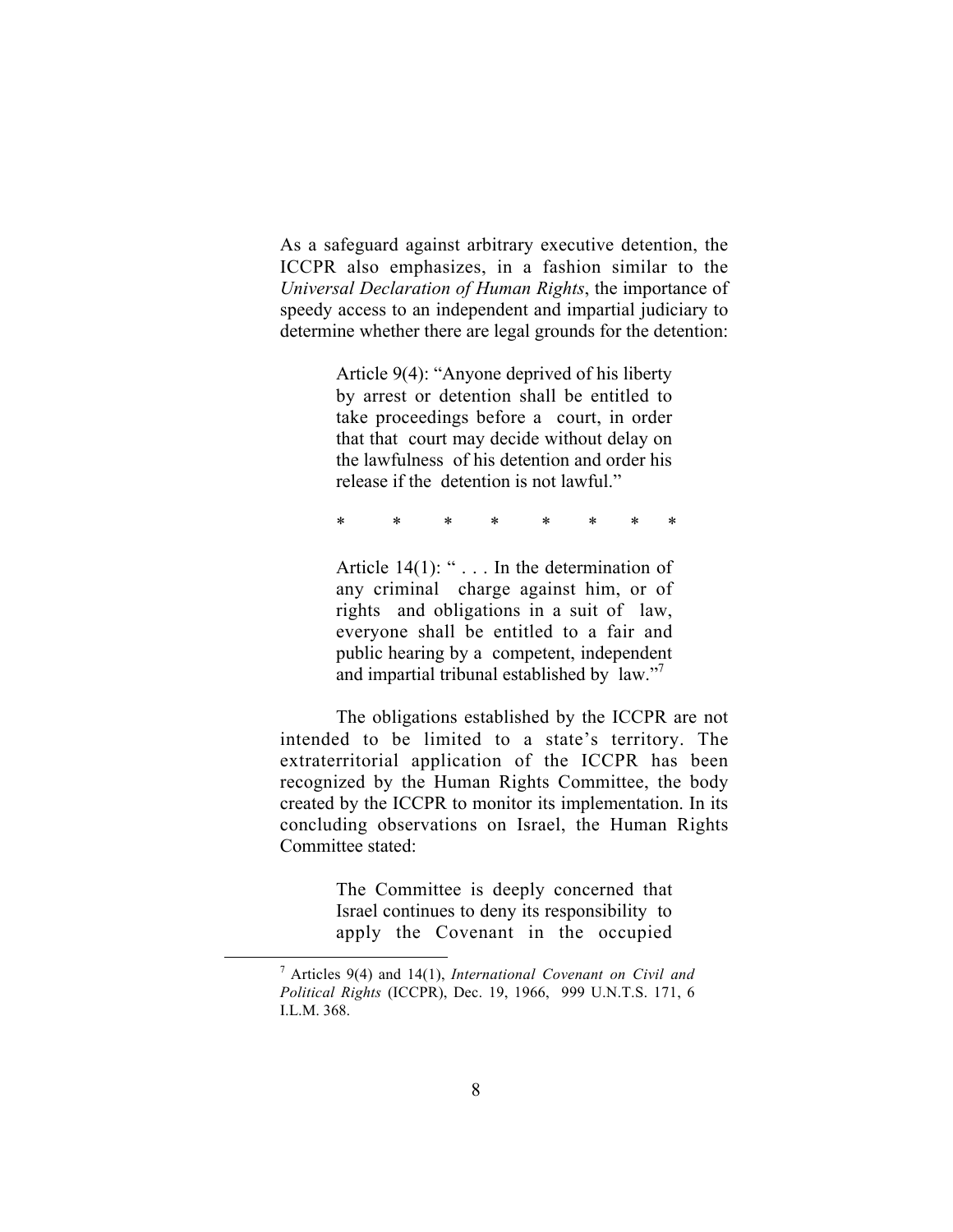territories. . . The Committee is therefore of the view that . . . the Covenant must be held applicable to the occupied territories and those areas of southern Lebanon and West Bank where Israel exercises effective control.<sup>8</sup>

On Nov. 3, 2003, the Human Rights Committee issued an interpretation of the ICCPR which reaffirmed the general extraterritorial application of the rights established under the Covenant:

> State Parties are required by article 2, paragraph 1, to respect and ensure the Covenant rights to all persons who may be within their territory and to all persons subject to their jurisdiction. This means that a State Party must respect and ensure the rights laid down in the Covenant to anyone within the power or effective control of that State Party, even if not situated within the territory of the State Party . . . [T]he enjoyment of Covenant rights is not limited to citizens of State Parties but must also be available to all individuals, regardless of

 <sup>8</sup> *Concluding Observations of the Human Rights Committee: Israel*, 18 August 1998, U.N. Doc. CCPR/C/79/Add. 93, par. 10. The Human Rights Committee later re-emphasized these views concerning the obligations of Israel in the occupied territories: "The Committee therefore reiterates that, in the current circumstances, the provisions of the Covenant apply to the benefit of the population of the Occupied Territories, for all of the conduct by the State party's authorities and agents in those territories that affect the enjoyment of rights enshrined in the Covenant and fall within the ambit of State responsibility of Israel under the principles of public international law." *Concluding Observations of the Human Rights Committee: Israel*, 21 August 2003, UN Doc. CCPR/CO/73/ISR, par.11.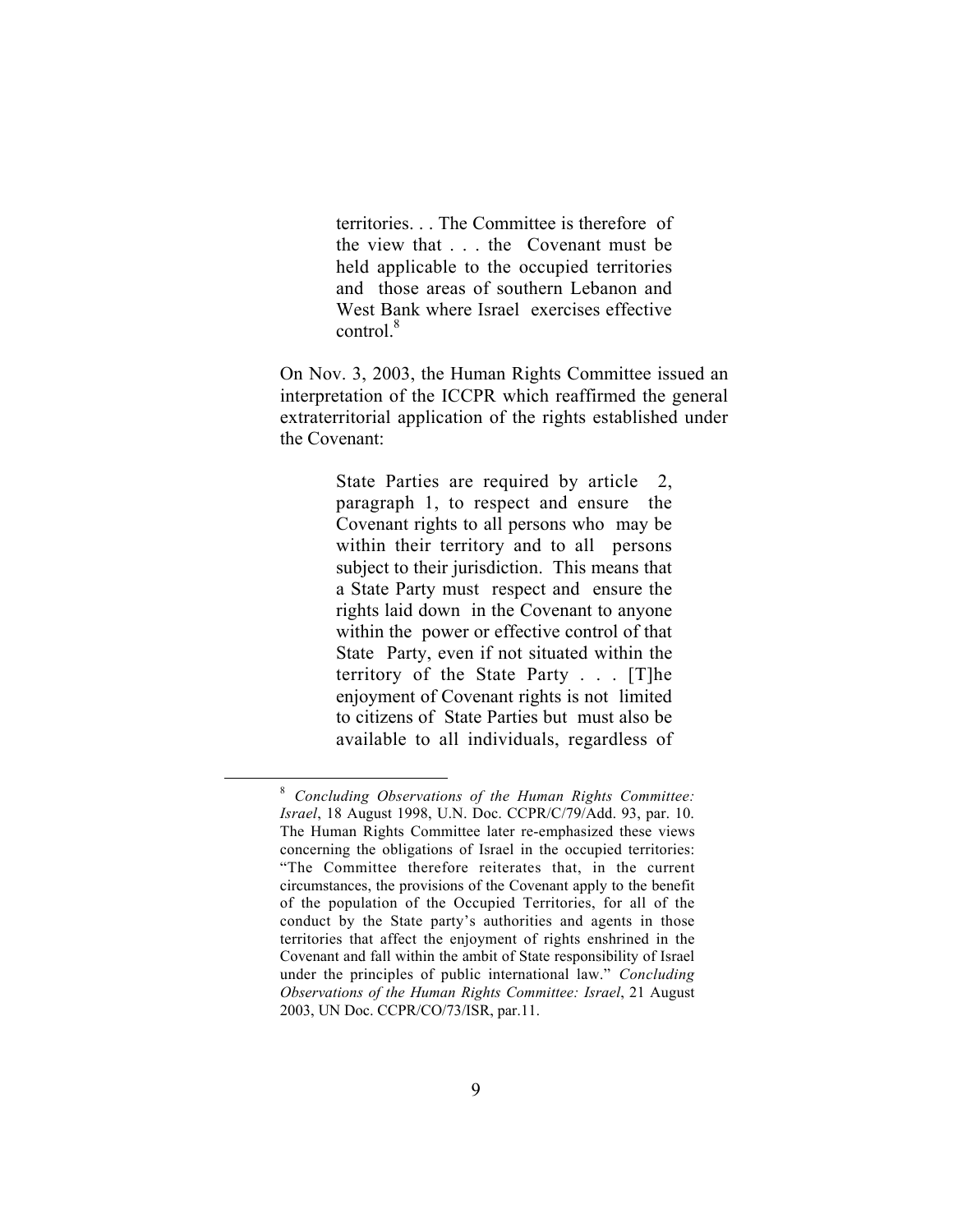nationality or statelessness, such as asylum seekers, refugees, migrant workers, and other persons, who may find themselves within the territory, or subject to the jurisdiction of the State Party. This principle also applies to those within the power or effective control of the forces of a State Party acting outside its territory, regardless of the circumstances in which such power or effective control was obtained  $\ldots$ <sup>9</sup>

These fundamental human rights are also recognized in many regional human rights conventions. The *European Convention for the Protection of Human Rights and Fundamental Freedoms* provides:

> Everyone who is deprived of his liberty by arrest or detention shall be entitled to take proceedings by which the lawfulness of his detention shall be decided speedily by a court and his release ordered if the detention is not lawful.<sup>10</sup>

The *American Convention on Human Rights*, in the same fashion, prohibits arbitrary detention, and requires that any person detained shall be immediately brought before a judge to determine the lawfulness of his arrest.<sup>1</sup>

 <sup>9</sup> *The Nature of the General Legal Obligation Imposed on States Parties to the Covenant*, Nov. 5, 2003, U.N. Doc. CCPR/C/74/CRP.4/Rev 4, par. 9.

<sup>10</sup> Article 5(4), *European Convention For the Protection of Human Rights and Fundamental Freedoms*, Nov. 4, 1950, 213 U.N.T.S. 221.

<sup>11</sup> Articles 7(3), (5), and (6), *American Convention on Human Rights*, Nov. 22, 1969, 1144 U.N.T.S. 123.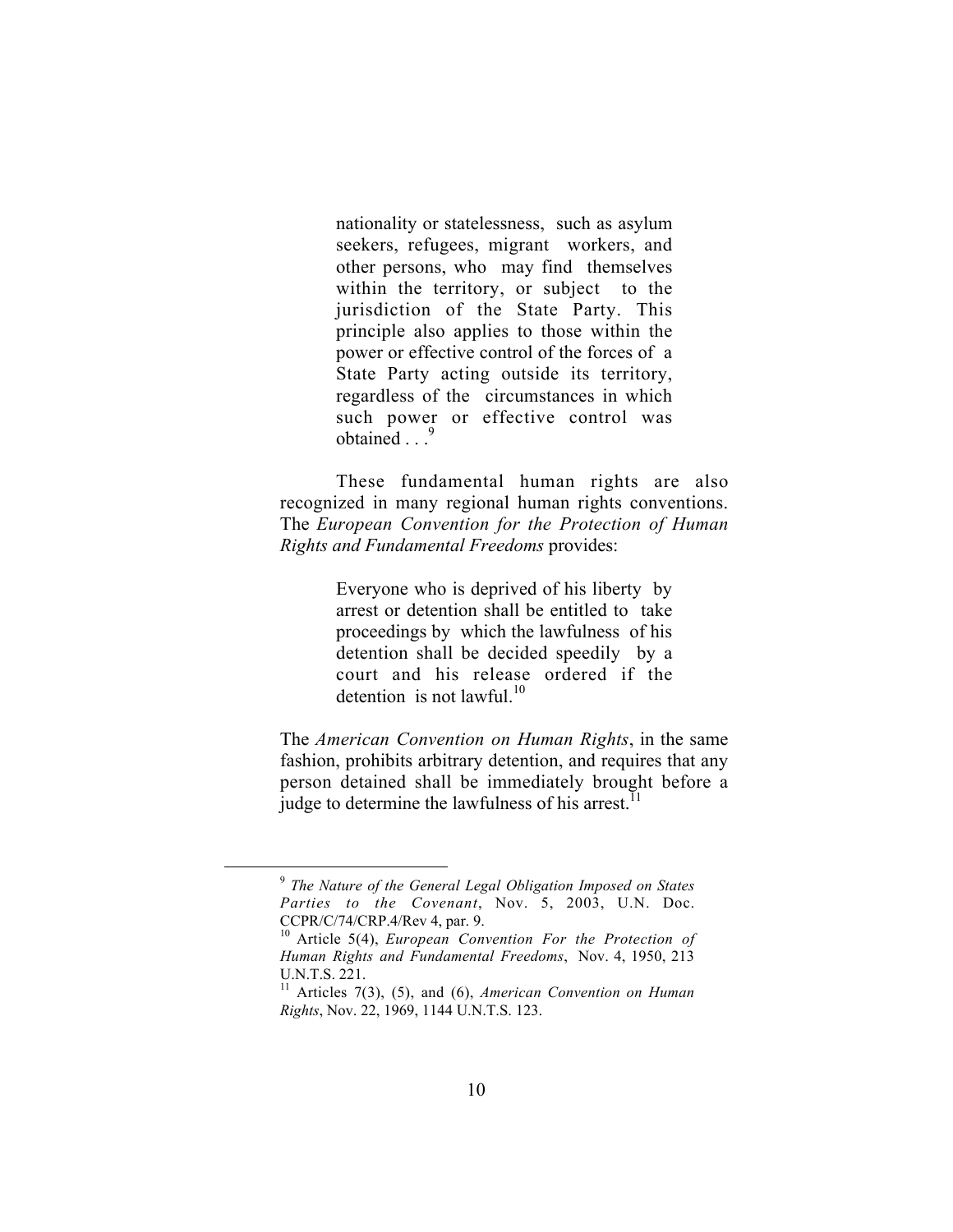The international agencies charged with enforcement of these conventions have emphasized that the right to judicial review of executive detention cannot be suspended even during national emergencies. For example, the Inter-American Commission of Human Rights (IACHR) has stated:

> . . . Should a terrorist situation give rise to an emergency that threatens a state's independence or security, that state is nevertheless precluded from suspending certain fundamental aspects of the right to liberty and personal integrity . . . These protections . . . include appropriate judicial review mechanisms to supervise detentions, promptly upon arrest or detention and at appropriate intervals when detention is extended $^{12}$

In addition, the IACHR has indicated that certain basic rights must be observed when detaining individuals:

> There are components to the right to liberty that can never be denied, including underlying principles that law enforcement authorities must observe in making an arrest even during an emergency . . . These include the requirement that the grounds and procedures for the detention be prescribed by law, the right to be informed of the reasons for the detention, as well as certain guarantees against prolonged *incommunicado* or indefinite detention, including access to legal counsel, family

 <sup>12</sup> *Report on Terrorism and Human Rights*, O.A.S. Doc. OEA/ Ser. L/V/II.116, Doc. 5 rev. 1 corr., 22 October 2002, par. 139.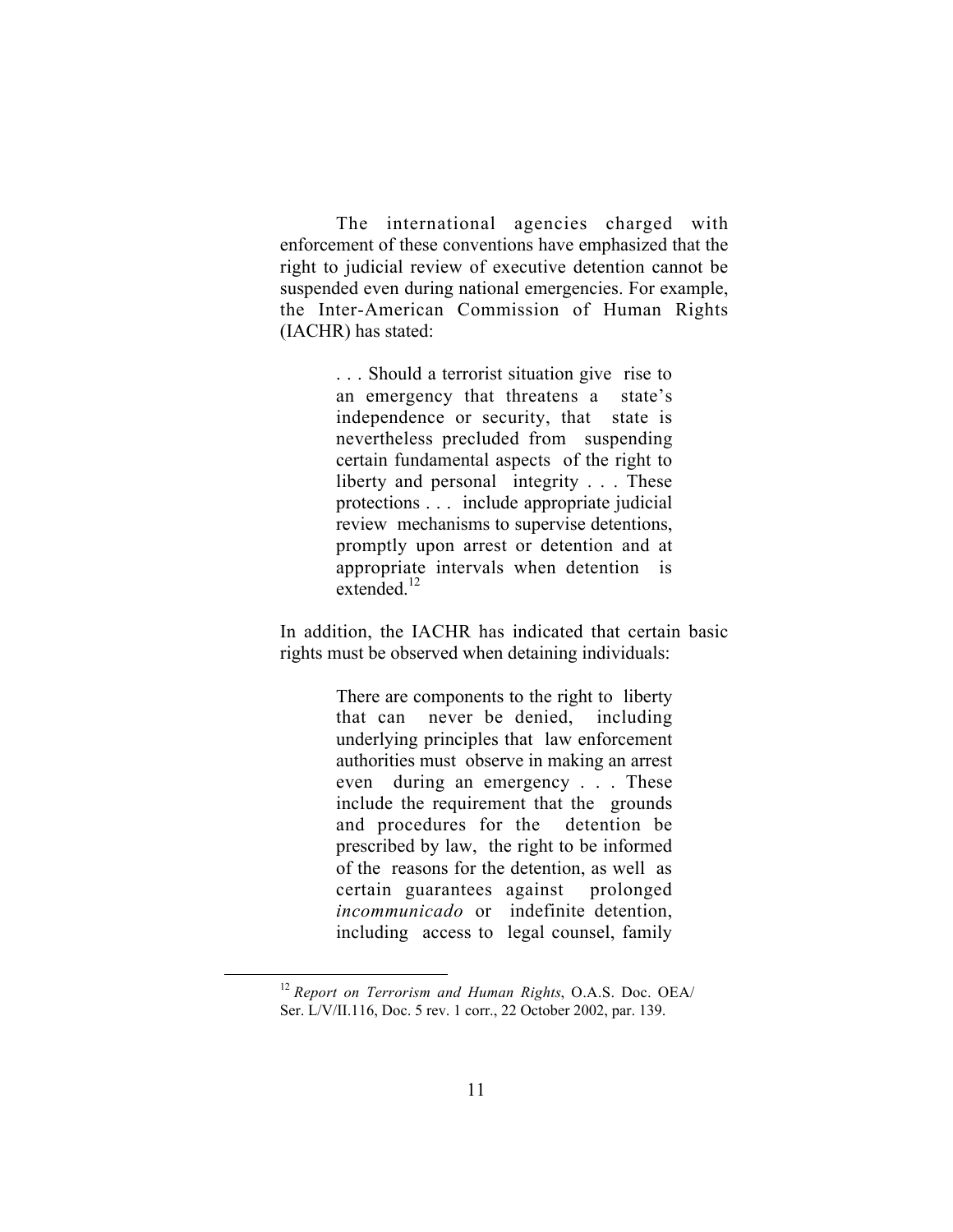and medical assistance following arrest, [and] prescribed and reasonable limits upon the length of preventive detention  $\ldots$ <sup>13</sup>

The decision of the Court of Appeals is contrary to the rule of law as enunciated in both these international conventions and basic principles of American jurisprudence. Relying principally on *Johnson* v. *Eisentrager*, 339 U.S. 763 (1950), the Court of Appeals held that "constitutional rights... are not held by aliens outside the sovereign territory of the United States, regardless of whether they are enemy aliens" and therefore that, "no court in this country has jurisdiction to grant habeas relief, under 28 U.S.C. § 2241, to the Guantanamo detainees." *Odah, et al*. v. *United States*, 321 F.3d 1134, 1140-1141 (D.C. Cir. 2003). If the Court's interpretation of *Johnson* v. *Eisentrager* were correct, U. S. officials could arrest foreign nationals and, by the simple device of transferring such prisoners to a place of detention outside the sovereign territory of the United States, defeat the jurisdiction of the United States Courts to review the legality of their detention. The U.S. Executive could arbitrarily hold such individuals in detention with no accountability to any court of law. The ICJ and the AAICJ do not assert that the U.S. Executive may not have an adequate legal basis for holding the individuals involved in this proceeding in detention. Rather, they contend that the rule of law requires that such determination must be made by a court of law and not by the Executive alone. The balancing of the government's military claims against the claims of the detainees is constitutionally committed to the Courts and not to the Executive.

 <sup>13</sup> *Report on Terrorism and Human Rights*, O.A.S. Doc. OEA/ Ser. L/V/II.116, Doc. 5 rev. 1 corr., 22 October 2002, par. 127.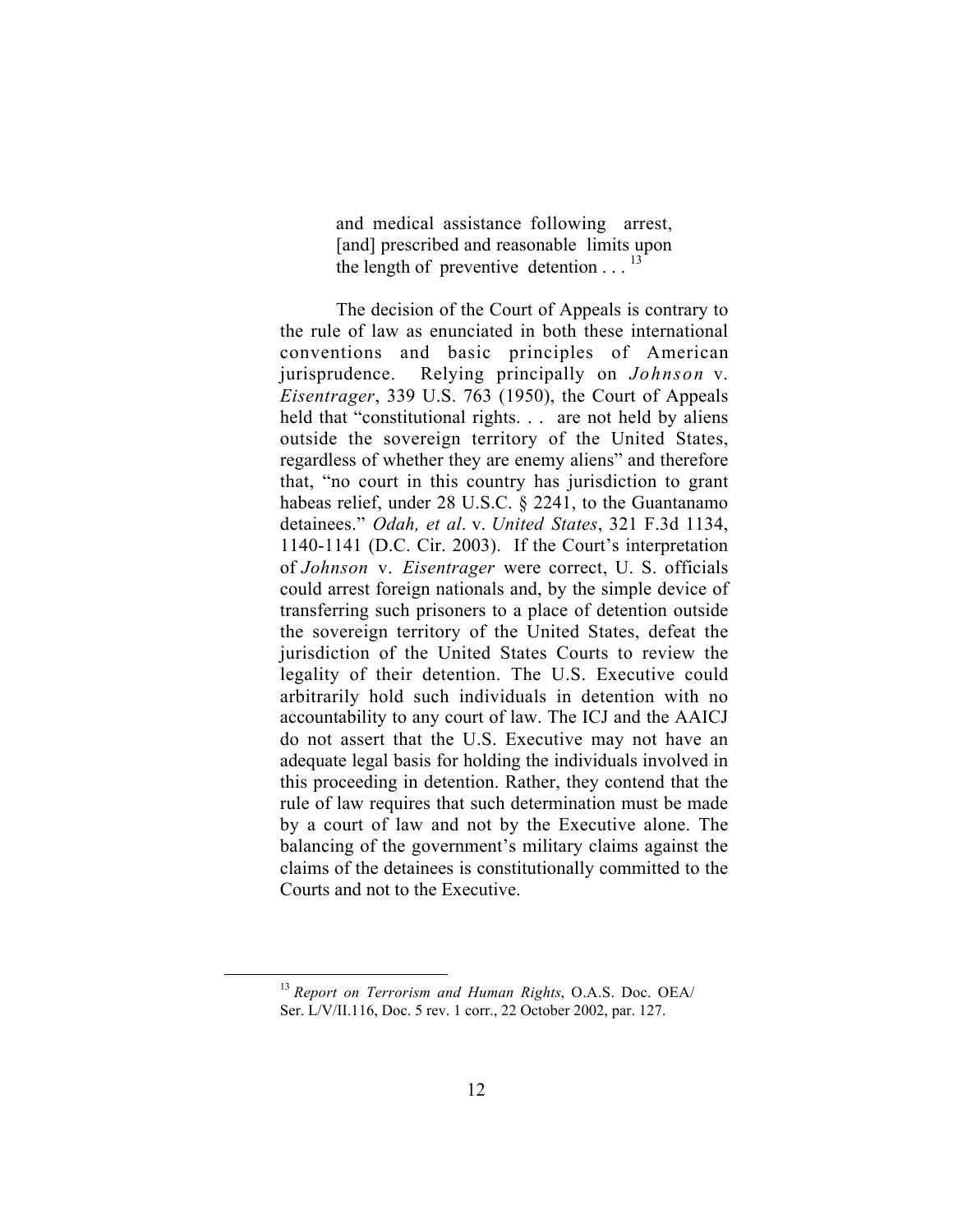### **B. The Decision of the Court of Appeals Undermines the Mission of the ICJ And Similar Human Rights Organizations in Promoting the Rule of Law.**

 Historically, the United States' traditions of the rule of law, human rights, and democracy have been respected in the international community. It has always been – and still is - the proud boast of the United States that it stands for these principles in the community of nations. For example, the National Security Strategy of the United States, issued in September, 2002, states:

> In pursuit of our goals, our first imperative is to clarify what we should stand for: the United States must defend liberty and justice because these principles are right and true for all people everywhere . . . America must stand firmly for the nonnegotiable demands of human dignity: the rule of law; [and] limits on the absolute power of the state . . . We will champion the cause of human dignity and oppose those who resist it.

 The decision of the Court of Appeals that the rule of law does not apply to the detainees of Guantanamo Bay diminishes the reputation of the United States as a champion of the rule of law. There are already disturbing signs that other nations have begun to use the example of the United States to justify arbitrary detention of their citizens. For example, Malaysia's Law Minister has justified the detention of militants without trial stating that its practice was "just like the process at Guantanamo Bay." Sean Yoong, *Malaysia Slams Criticism of Security Law Allowing Detention Without Trial*, Assoc. Press, September 17, 2003. The minister further indicated that he "put the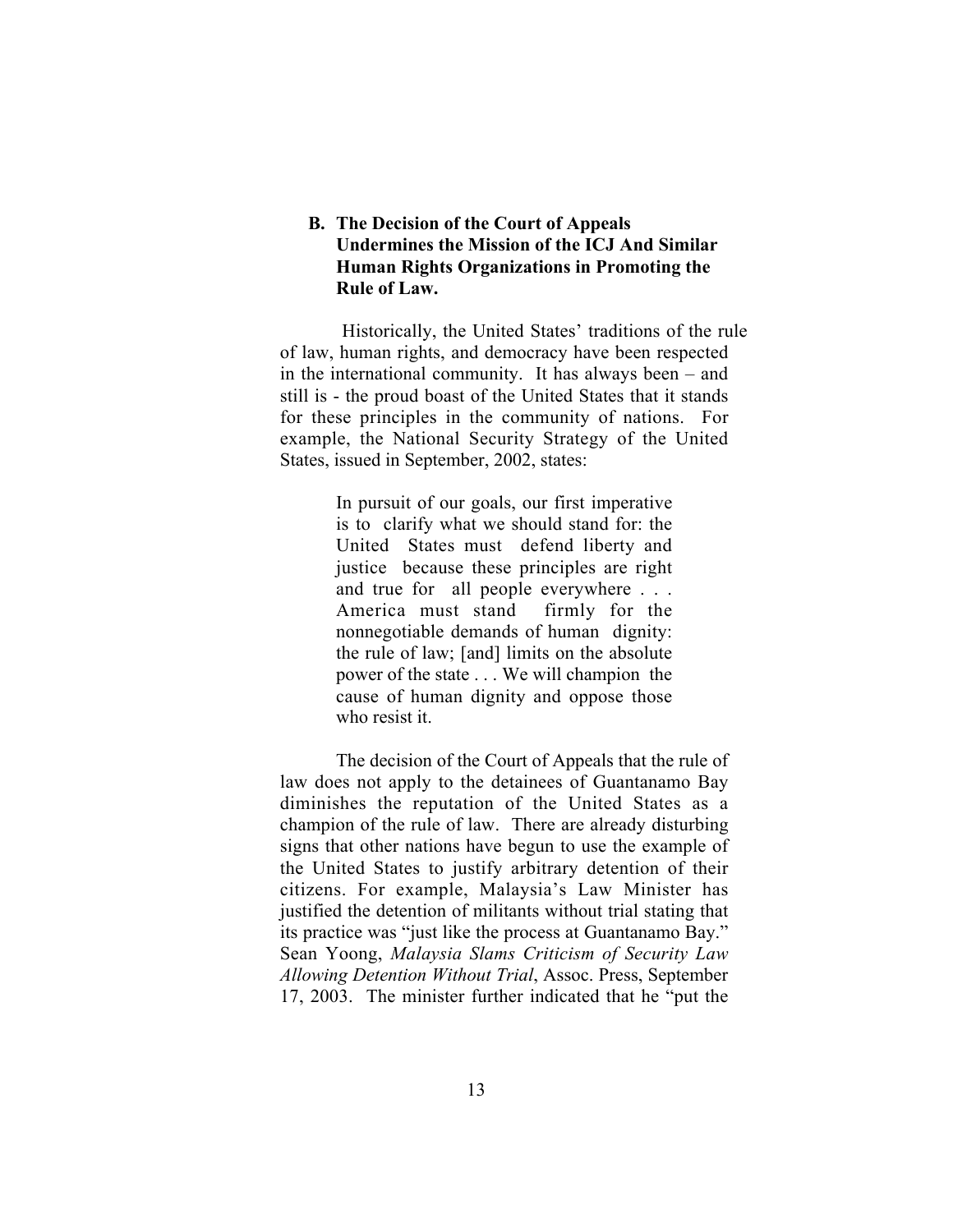equation with Guantanamo Bay just to make it graphic to you that this is not simply a Malaysian style of doing things." Egypt, Cameroon, and a number of other African countries have also moved to detain individuals perceived as threats to national security. "The insistence by the Bush administration on keeping Taliban and Al Qaeda captives in indefinite detention in Guantanamo Bay, instead of jails in the United States – and the White House's preference for military tribunals over regular courts – helps create a free license for tyranny in Africa." Shehu Sani, *U.S. Actions Send a Bad Signal to Africa: Inspiring Intolerance*, *Int'l Herald Trib*., Sept. 15, 2003.

When the United States deprives the Guantanamo Bay detainees of their liberty without due process of law, it undermines the rule of law in the international community and makes it much more difficult for the ICJ and similar human rights organizations to succeed in their mission of promoting basic principles underlying the rule of law. For example, the ICJ engages in numerous efforts to carry out this mission. It intervenes with governments in particular cases of harassment of jurists. It sends observers to trials which may affect judicial independence or in which lawyers are targeted. It coordinates fact-finding missions to countries where the function of the judiciary is under serious threat and also publishes country reports documenting cases of harassment and persecution of judges and lawyers throughout the world.

In promoting the rule of law through programs such as these, the ICJ and similar human rights organizations should always be able to point to the United States as an example of a nation that respects both the rule of law and the role of the judiciary in safeguarding the rule of law. The holding of the detainees at Guantanamo Bay in arbitrary detention – without access to the courts and counsel – deprives the world of such an example.